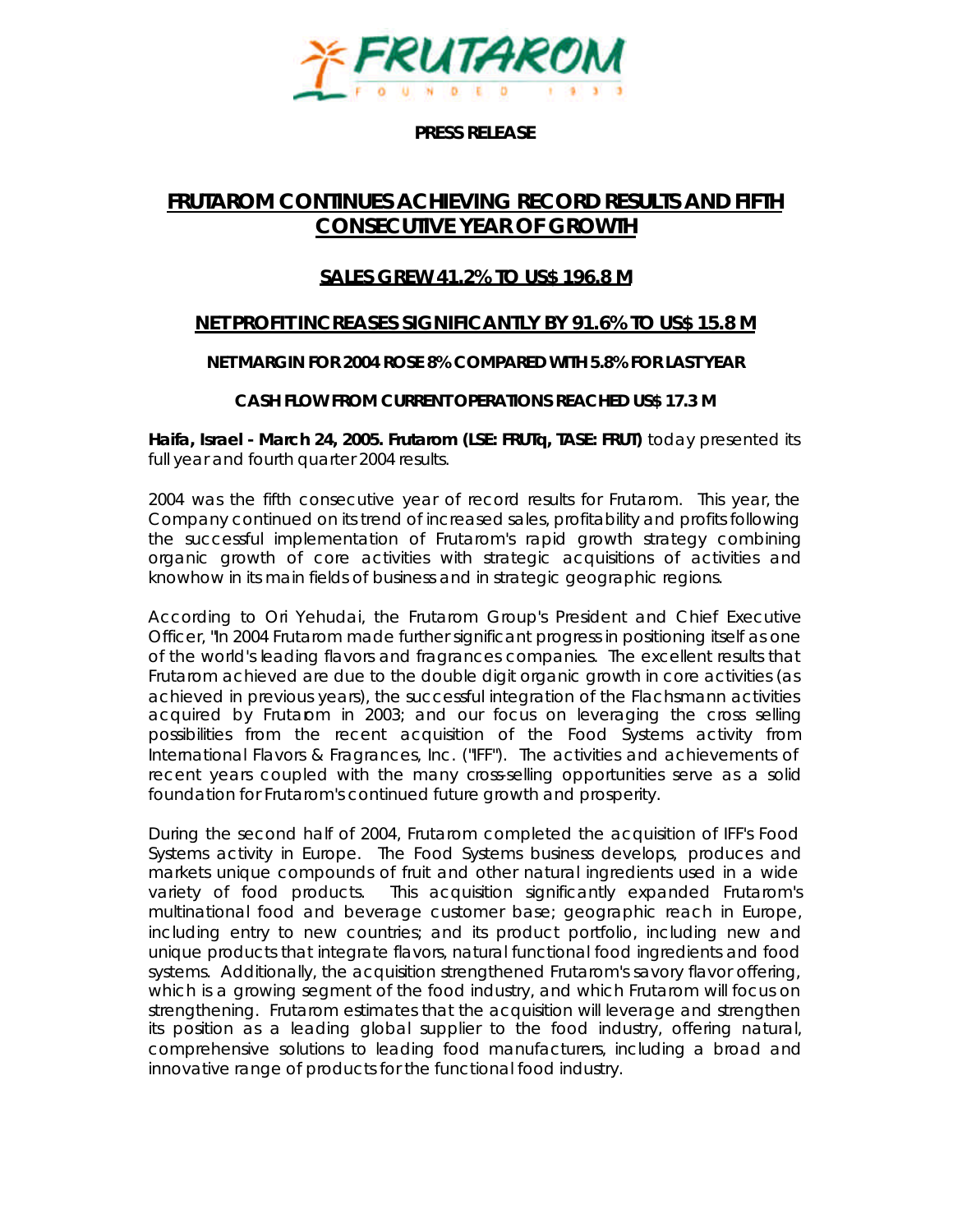During the **fourth quarter of 2004** the first phase of the integration of the Food System activity with Frutarom's existing activities ended, including transferring the production activity previously conducted by IFF in France to Frutarom's Food Systems production sites in Switzerland and Germany, and the integration of Frutarom's existing Food Systems activity in England. In addition, he sales and marketing and research and development teams in Europe were fully integrated. Following the completion of this first phase, Frutarom started the second phase of leveraging the many cross selling opportunities between the new customers and products and Frutarom's existing customers and products.

According to Yehudai, "In 2004, Frutarom's management completed a strategic planning process so as to redefine the Company's vision, goals and strategy for the coming years, which will materially strengthen our position as a leading global company. The Company's management has set a revenues target of US\$ 500 - 600 million for 2008. This goal will be achieved by continuing to implement our rapid growth strategy of recent years, which includes accelerated growth in core activities, above-industry average growth, and by executing strategic acquisitions. Frutarom will continue to focus on both large multinational customers and on mid size and local customers by providing superior, high quality tailor-made service. Frutarom will persevere in strengthening its presence in developed markets, Western Europe and the United States, and intensify its activities in fast growing emerging markets where it currently operates, as well as entering additional countries. The Company will continue to offer a broad product portfolio consisting largely of natural products and new innovative products such as functional food ingredients."

Frutarom's sales<sup>1</sup> in 2004 totaled US\$ 196.8 million, a 41.2% increase compared with 2003, when sales reached US\$ 139.3 million. **Gross profit** during the period rose by 49.1% to reach US\$ 74.3 million compared with US\$ 49.9 million last year. **Gross margin** grew from 35.8% to 37.8%. **Operating profit** grew sharply by 75.2% to US\$ 22 million compared with US\$ 12.6 million in 2003, while **operating margin** improved to 11.2% compared with 9.0% last year. **Net profit** grew significantly by 96.1% to US\$ 15.8 million compared with US\$ 8 million in 2003. Net margin also grew from 5.8% in 2003 to 8.0% in 2004.





Yehudai emphasized that the growth in sales is impressive, particularly in comparison to the industry's average annual growth rates, ranging from 2% to 4%. In 2004 the growth in the Flavors Division's sales, which typically generate higher margins than fine ingredients products, as a proportion of Frutarom's total sales reached 56.4% this year (compared with 42.1% in 2002). The Fine Ingredients Division grew through its continued focus on developing innovative value-added products with higher than average margin. The ongoing improvement in efficiencies and synergies also contributed to the growth.

 $\overline{a}$ 

<sup>1</sup> Prepared in accordance with the consolidated financial reports of Frutarom Industries Ltd. which were prepared in accordance with the IFRS, as required by the UKLA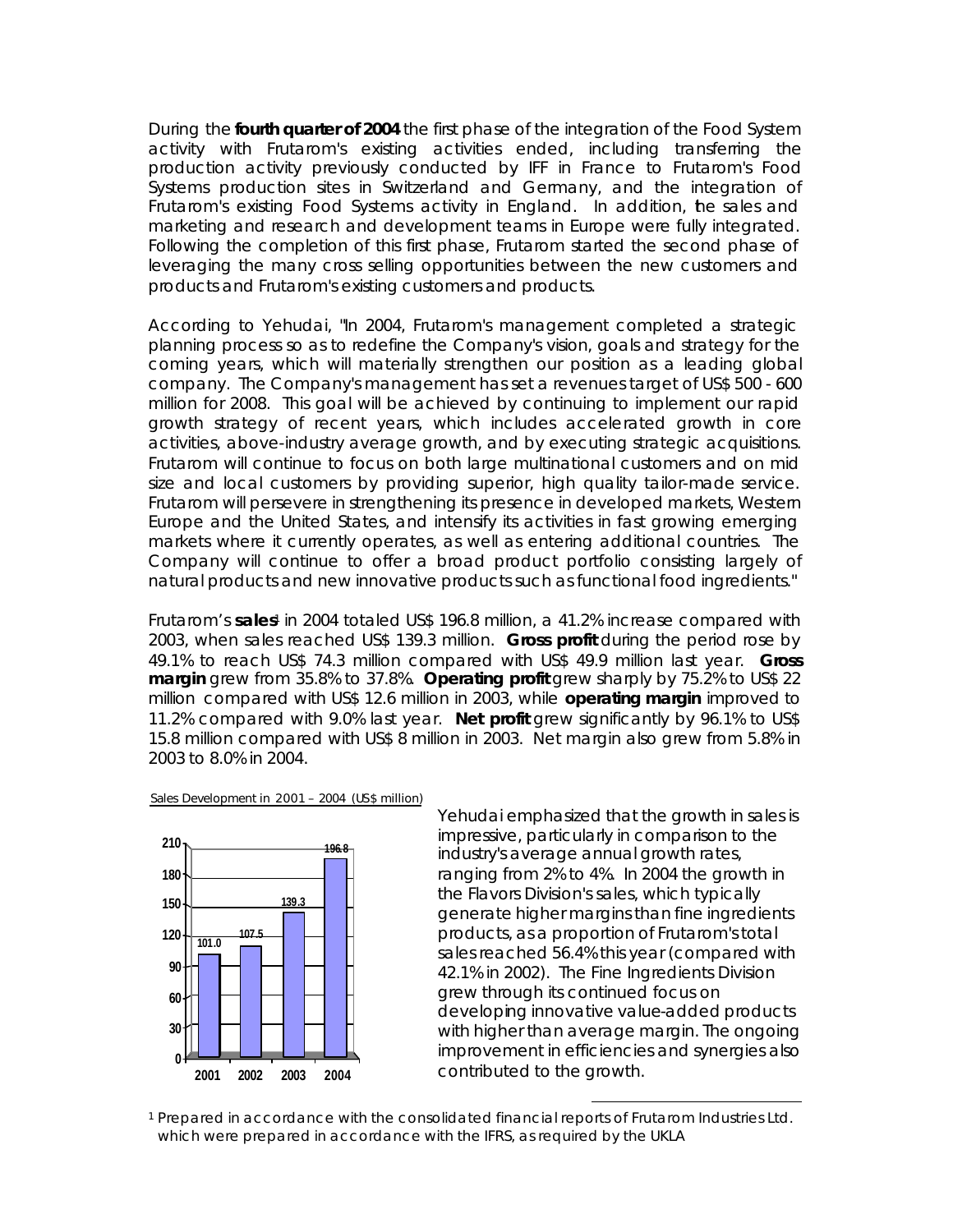In 2004, Frutarom achieved a **cash flow from operations** of US\$ 17.3 million compared with US\$ 10.1 million in 2003. The cash flow was used to reduce debt, finance investments and grow the Company's cash balances.

Frutarom's equity as at December 31, 2004 totaled US\$ 78.7 million, which is 36.8% of the balance sheet, compared with US\$ 59.6 million as at December 31, 2003, or 42.4% of the balance sheet. The growth comes largely from the profit for the period.

### **Development of Profit for 2001-2004 (US\$ million)**



**Gross Profit Profit**









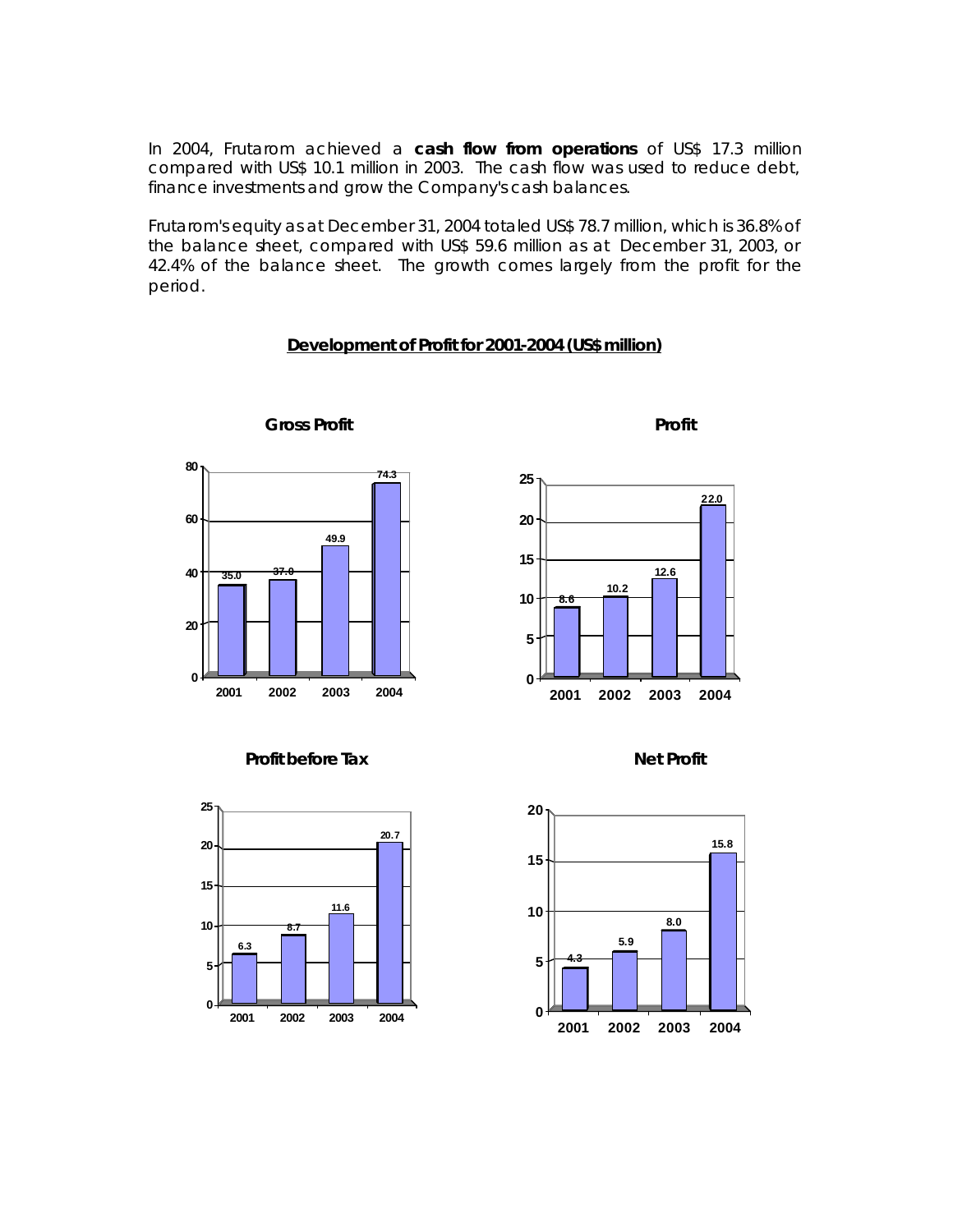During the **fourth quarter**, Frutarom's **sales** totaled US\$ 56.9 million, up 51.0% compared with the fourth quarter of 2003, when sales reached US\$ 37.7 million. **Gross profit** for the quarter rose by 52.6% to reach US\$ 20.2 million. **Operating profit** rose sharply by 246% to total US\$ 4.3 million, with gross margin reaching 7.5% compared with 3.3% during the same quarter in 2003. The fourth quarter's **net profit** also grew significantly by 275.7%, to total US\$ 3.0 million compared with US\$ 0.8 million in 2003. **Net margin** also rose sharply to reach 5.3% compared with 2.1% last year.

Frutarom's activity is characterized by seasonal fluctuations, generally with higher sales and profitability during the first half of the year and lower sales and margin during the second half. The impact of seasonality on the Company's results has steadily decreased in recent years as the Company has increased its sales of products such as savory flavors, functional food ingredients and natural pharma/nutraceutical extracts, which generally have lower seasonality in demand. The especially cold and wet summer that hit Europe in 2004 harmed the sales of some Frutarom customers (mainly in beverages and ice cream). Nevertheless, Frutarom was still able to succeed in growing all of its core activities during the second half of the year.

Yehudai concluded, "Frutarom's management invests considerable resources in identifying and executing potential acquisitions and in achieving rapid growth in core activities to ensure that value is created for our shareholders. During the first quarter of 2005, Frutarom completed a US\$ 75.8 million (net) offering and registration of shares on the London Stock Exchange Official List. This offering added leading international investors to the Frutarom sharehdder portfolio and strengthened our global position. The proceeds will be used largely to finance future strategic acquisitions as part of the implementation of Frutarom's strategy".

#### **Results Conference Call**

The Company will be hosting a conference call today, Thursday, March 24th at 3pm GMT, 10am EST or 5pm Israel time. On the call, management will review and discuss the results and will be available to answer investor questions.

To participate, please call one of the following teleconferencing numbers. Please begin placing your calls at least 5 minutes before the conference call commences. If you are unable to connect using one of the toll-free numbers, please try the international dial-in number.

> US Dial-in Numbers: 1-866-860-9642 UK Dial-in Number: 0-800-917-5108 Switzerland: 0-800-563-248 ISRAEL Dial-in Number: 03-918 0610 INTERNATIONAL Dial-in Number: +972 03-918 0610

A replay of the call will also be available by telephone starting two hours after the call ends until Monday, April 4th at 3pm GMT. To access the replay please dial: 0- 800-917-4256 (UK), 1-866-276-1485 (US) or +972-3-9255953 (international and Israel).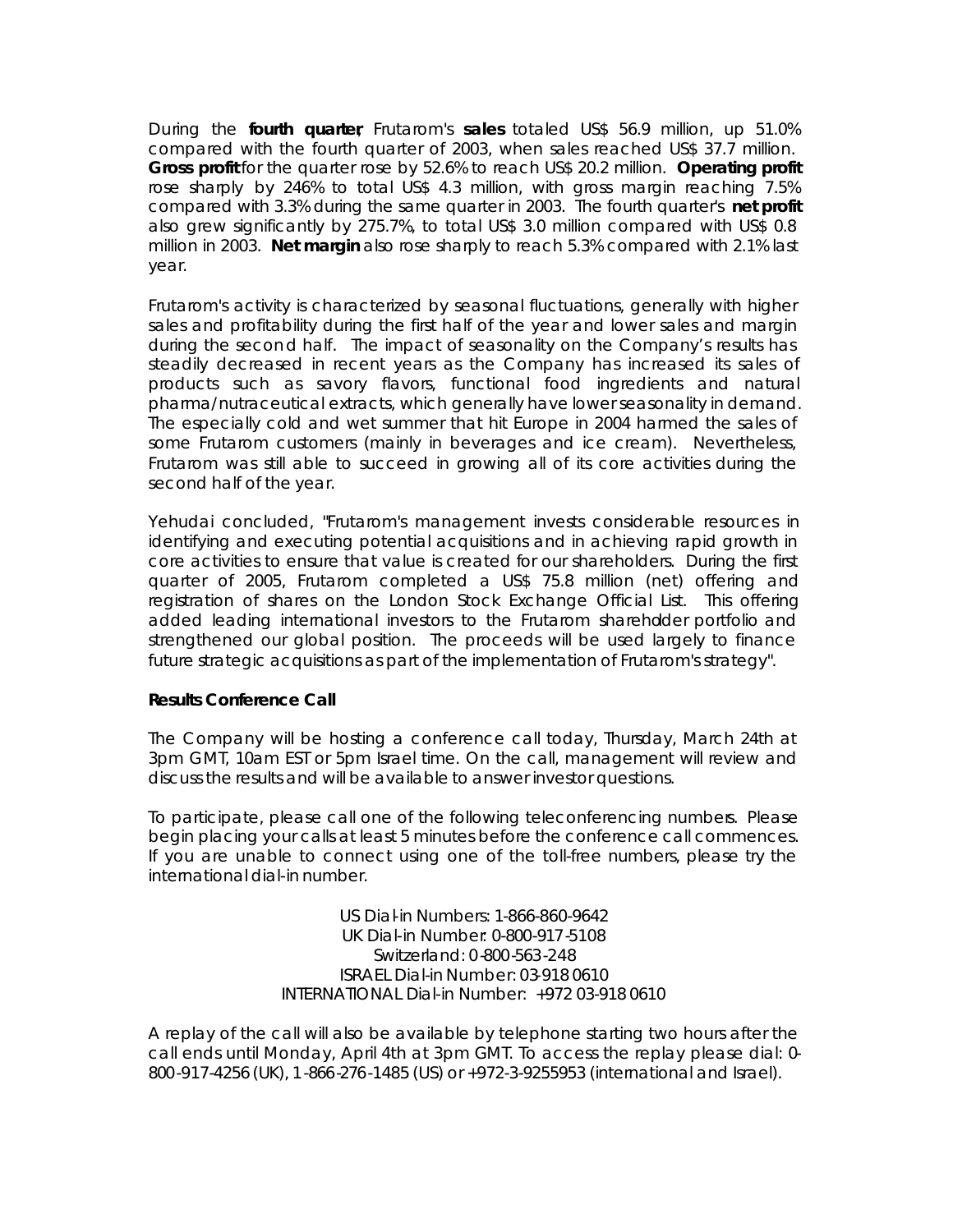#### Background on the Company

Frutarom is a global company with significant production and development centers on three continents, which markets its product to over 3,500 customers in more than 100 countries worldwide. Frutarom's products are intended largely for the food, beverage, flavor, fragrance and pharmaceutical industries.

Frutarom operates through two Divisions:

- **The Flavors Division, which develops, produces and markets flavors and food systems**
- **•** The Fine Ingredients Division, which develops, produces and markets raw materials intended mainly for the production of flavors, fragrances, plant extracts and natural products, including medicinal extracts.

Frutarom is also active in several innovative activities, including through its ArtChem activity, which develops, produces and markets raw materials in the peptide field, intended for the pharmaceutical industry producing through biotechnological methods.

Frutarom's products are produced at its plants in the United States, England, Switzerland, Germany, Israel, Denmark, China, and Turkey. The Company's global marketing organization includes branches in Israel, the United States, England, Switzerland, Germany, Denmark, France, Hungary, Romania, Russia, Ukraine, Kazakhstan, Belarus, Turkey, Brazil, Mexico, China, Japan, Hong Kong and India. The Company also works through local agents and distributors worldwide. Frutarom employs about 1,000 people worldwide.

For further information, visit our website: www.frutarom.com.

**Company Contact** Ori Yehudai, President & CEO Frutarom Ltd. Tel: +9724-846-2401 E-mail: oyehudai@frutarom .com

**Investor relations Contacts** Ehud Helft / Kenny Gre en GK International Tel: +1-866-704-6710 (US), +44-871-474-1218 (U K) E-mail: Ehud@g k-biz.com / Kenny@gk-biz.com